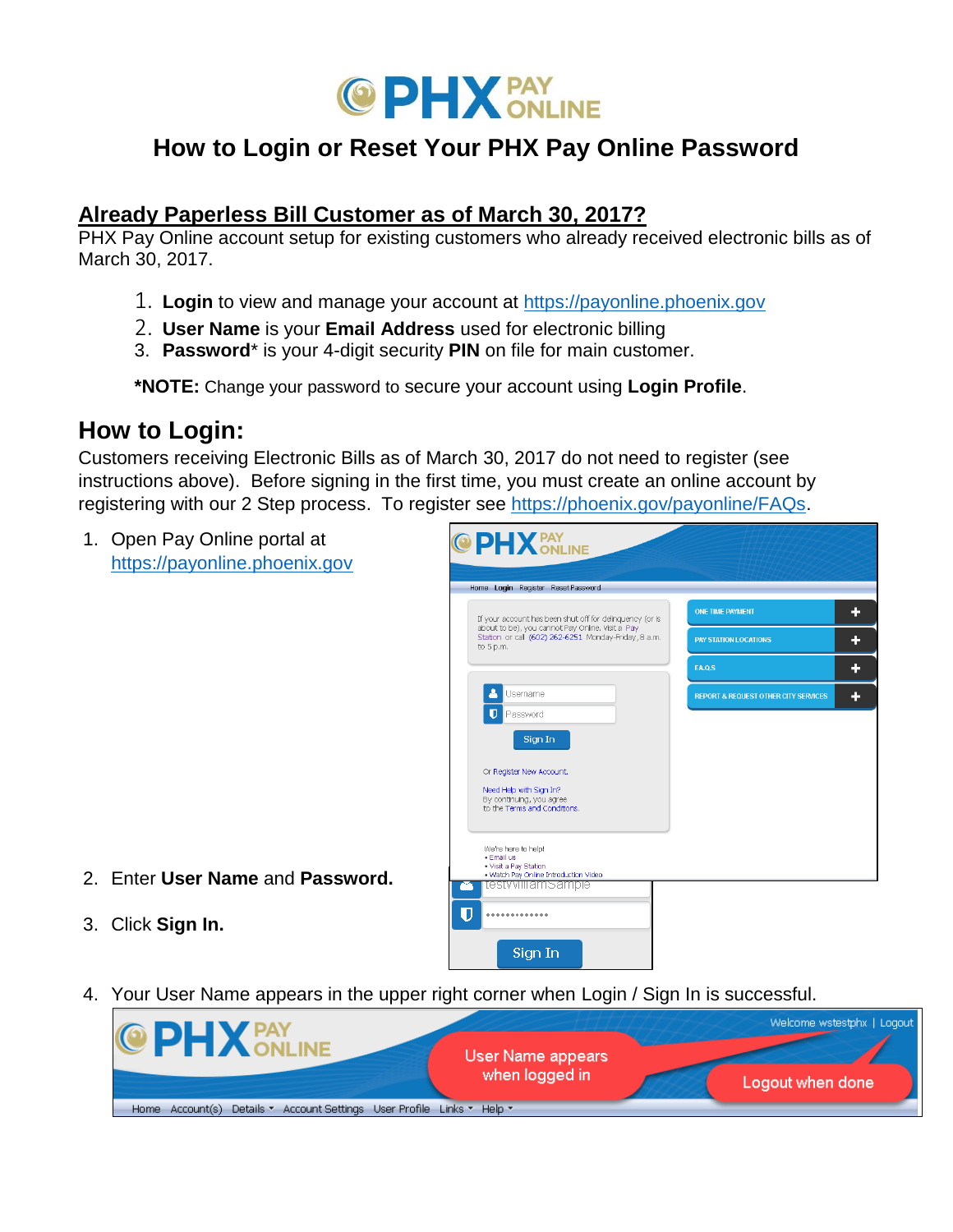

C

# **How to Retrieve Your Username**

## **Forgot User Name?**

- 1. Click **Reset Password**
- 2. Use **Retrieve User** option
	- a. Enter your complete **Email Address** (e.g. [William.Sample@test.com\)](mailto:William.Sample@test.com)
	- b. Click **Retrieve UserID** button
- 3. Find email sent by [PHXwelcome@phoenix.gov](mailto:PHXwelcome@phoenix.gov) with User Name

|                                    | <b>THAIR SERIE BY <u>ETTAWERORIC @ PHOEHIA.gov</u></b> with OSEFTVALITE |
|------------------------------------|-------------------------------------------------------------------------|
| Home Login Register Reset Password |                                                                         |
| <b>Retrieve User ID</b>            | hy<br>* Email Address<br>Retrieve UserID                                |
| <b>Reset Password</b>              |                                                                         |
|                                    | * User Name<br>* Email Address<br>Reset Password                        |

 $\mathbf{1} \mathbf{X}$  PAY

Reset Password

Home Login Register Reset Password

Home Login Register

### **Forgot Password?**

You can request a reset of your password. An email will be sent with a temporary password that you can use to login. See [How to Reset Your Password.](#page-2-0)

#### **Change Password?**

See [How to Change Your Password.](#page-3-0)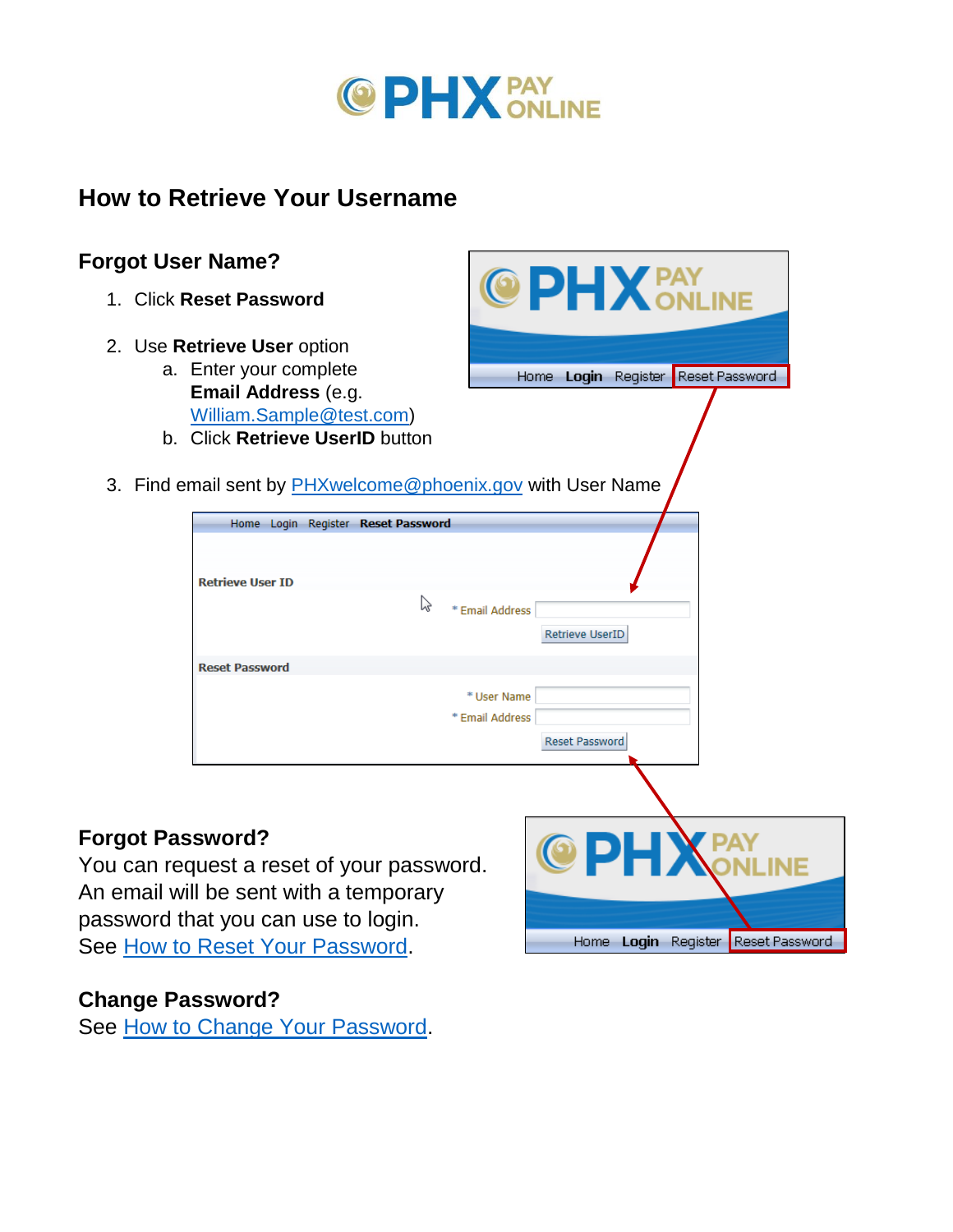

# <span id="page-2-0"></span>**How to Reset Your Password**

Only use this if you have forgotten your password. If you just want to change your password, see [How to Change Your Password.](#page-3-0)

- 1. Click **Reset Password** at [https://payonline.phoenix.gov.](https://payonline.phoenix.gov/)
- 2. Enter your **User Name, email Address** and click **Reset Password** button.

| <b>Reset Password</b> |                                            |                |
|-----------------------|--------------------------------------------|----------------|
|                       | * User Name   WilliamSample                |                |
|                       | * Email Address   WilliamSample@test.com X |                |
|                       |                                            | Reset Password |

a. An email is sent by [PHXwelcome@phoenix.gov](mailto:PHXwelcome@phoenix.gov) with a New Password.



3. Find and open email sent from **PHXwelcome@phoenix.gov** to locate your **New Password** (password may only be four characters).





NOTE: Message format may differ depending upon mail service (e.g. Gmail, Yahoo, etc.).

- 4. Login with the **New Password** provided at [https://payonline.phoenix.gov](https://payonline.phoenix.gov/)
	- a. Enter **User Name**
	- b. Enter **New Password** provided in email (Example "**^^,\$**")

**NOTE:** Follow [How to Change Your Password](#page-3-0) instructions to set your password to something you will remember. Otherwise your password will remain the New Password.